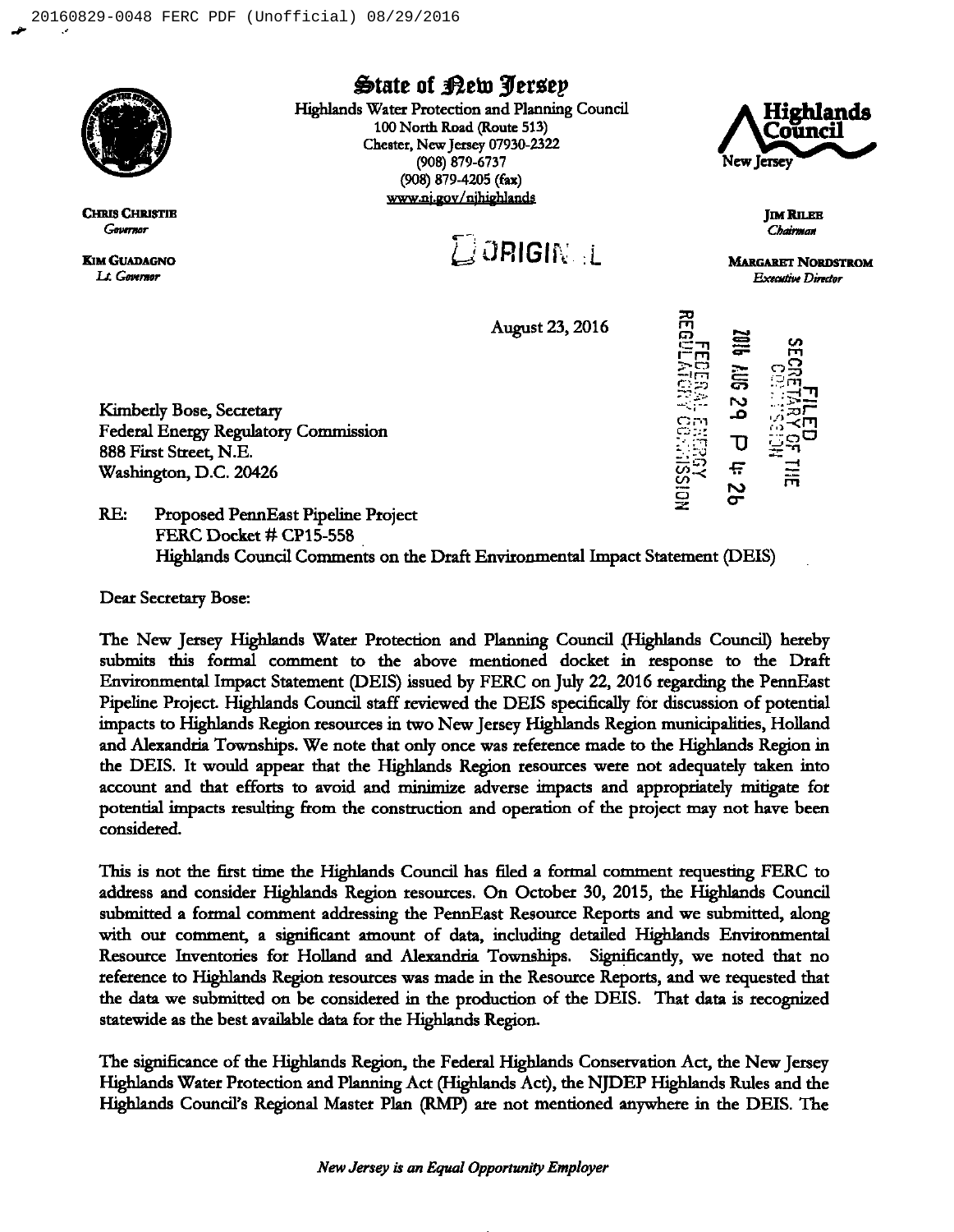Federal Highlands Conservation Act (PL 108-421, Section 2) states 'The Putposes of the Act are- (1) to recognize the importance of the water, forest, agricultural, wildlife, recreational, and cultural resources of the Highlands region, and the national significance of the Highlands region to the United States." The areas being reviewed are clearly identified as being located in the Highlands Region as defined in the Federal Highlands Conservation Act. One of the principal purposes for the adoption of the New Jersey Highlands Water Protection and Planning Act (N.J.S.A. C.13:20-2) was to implement the stated purposes of the Federal Highlands Conservation Act.

The DEIS refers to the Highlands Region just once and it incorrectly characterizes the Highlands Planning Area lands (Secrion 4.7.7.1). Our concern voiced in October of 2015 is the same as our concern today; our comments to the FERC docket last year duting the initial comment period were not addressed and our data does not appear to have been utilized during the assembly of the DEIS. We believe that the data which was gathered to produce the DEIS is lacking and incomplete. Surveys are incomplete due to lack of permission from property owners to allow property access. While desktop analyses may be completed for certain static resources, field investigations are necessary to assess potential impacts to most natural resoutces. Habitat for rare, threatened and endangered species (animals and plants) must be fully surveyed, throughout multiple seasons. Wetlands, riparian buffers, stream ctossings and watetbodies must be characterized and fully documented. Unique geology and unanticipated hazards must be evaluated. Forested areas to be impacted must be classified and quantified. Wellhead protection areas, groundwater recharge areas and water withdrawal points must be identified. Scenic, archaeological and historic resources must be fully inventoried and protected.

The Highlands Council will be issuing a Consistency Determination (CD) for the Project once permit applications are 6led with NJDEP for the various land use activities which will result in temporary and permanent and resource distutbance. Our CD will be provided to the NJDEP during their consideration of permit applications for lands within the Highlands Region, specifically Holland and Alexandria Townships (approximateiy 9.5 miles of Project as well as access roads and laterals) in New Jersey. The CD will address all Highlands RMP Resources which would be potentially affected by the installation and operation of the Project. Please see this link for our RMP: http://www.ni.gov/nihighlands/master/. While our role is advisory in nature, it is the full expectation of the Council that our advice to NJDEP will be given great weight and consideration, as requited in the NJDEP Highlands Rules, during consideration of any permit applications. The protection of fragile, unique and well documented resources is the goal of the Highlands Council and the municipalities with which we work.

PennEast has indicated that they would voluntarily prepare a Comprehensive Mitigation Plan (CMP) to detail proposed efforts to avoid, minimize and mitigate impacts to Highlands RMP Resources. The CMP would be expected to be submitted to the Highlands Council to inform the Consistency Determination. The CD would be subject to a public process and heard by the full voting membership of the Council, with a written public comment period prior to the hearing and public comment session during the hearing. As of the date of this comment however, we do not have a commitment from PennEast regarding the CMP. If PennEast declines to prepare a CMP, the Highlands Council will still conduct the CD in the same public manner. The results of this process will be provided to NJDEP.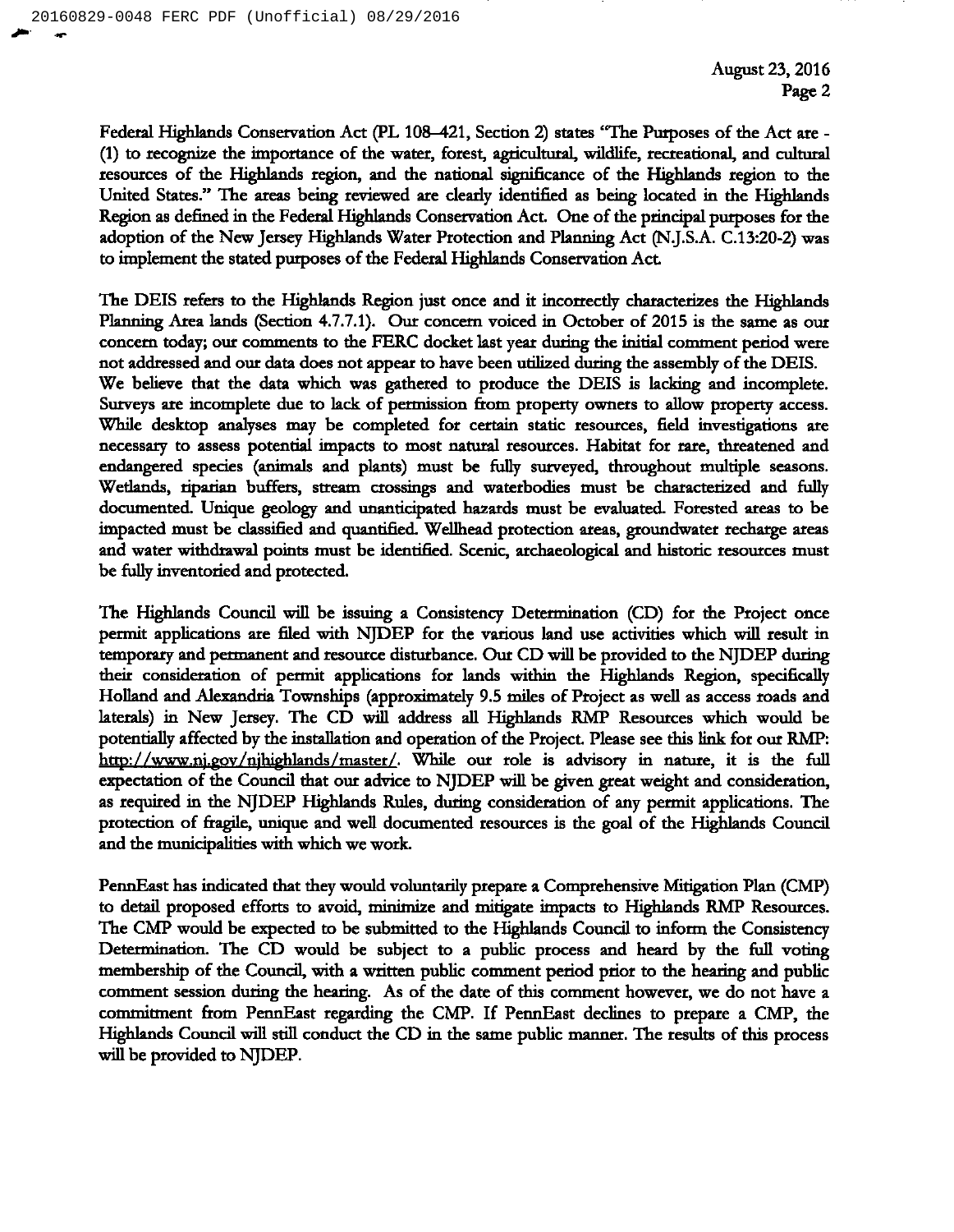August 23, 2016 Page 2

If you have questions regatding the Highlands Council, the RMP, municipal ERIs and the specific Highlands Region resources, please contact me at (908) 879-6737 ext. 101 or via email margaret.nordstrom@highlands.nj.gov. As the only entity legislatively tasked with implementing the purposes of the Federal Highlands Conservation Act, the Council remains hopeful that FERC and PennEast will address the cntical resources of the Highlands Region throughout the planning, construction and operation stages of this project.

Sincerely,

on at lordat

Margaret Nordstrom Executive Ditector

The Honorable R. Christian Pfefferle, Mayor-Alexandria Township C: The Honorable Ray Ktov, Mayor-Holland Township Ruth Foster, NJDEP —Permit Coordination and Environmental Review John Gray, NJDEP - Office of the Commissioner Chris Squazzo, NJDEP